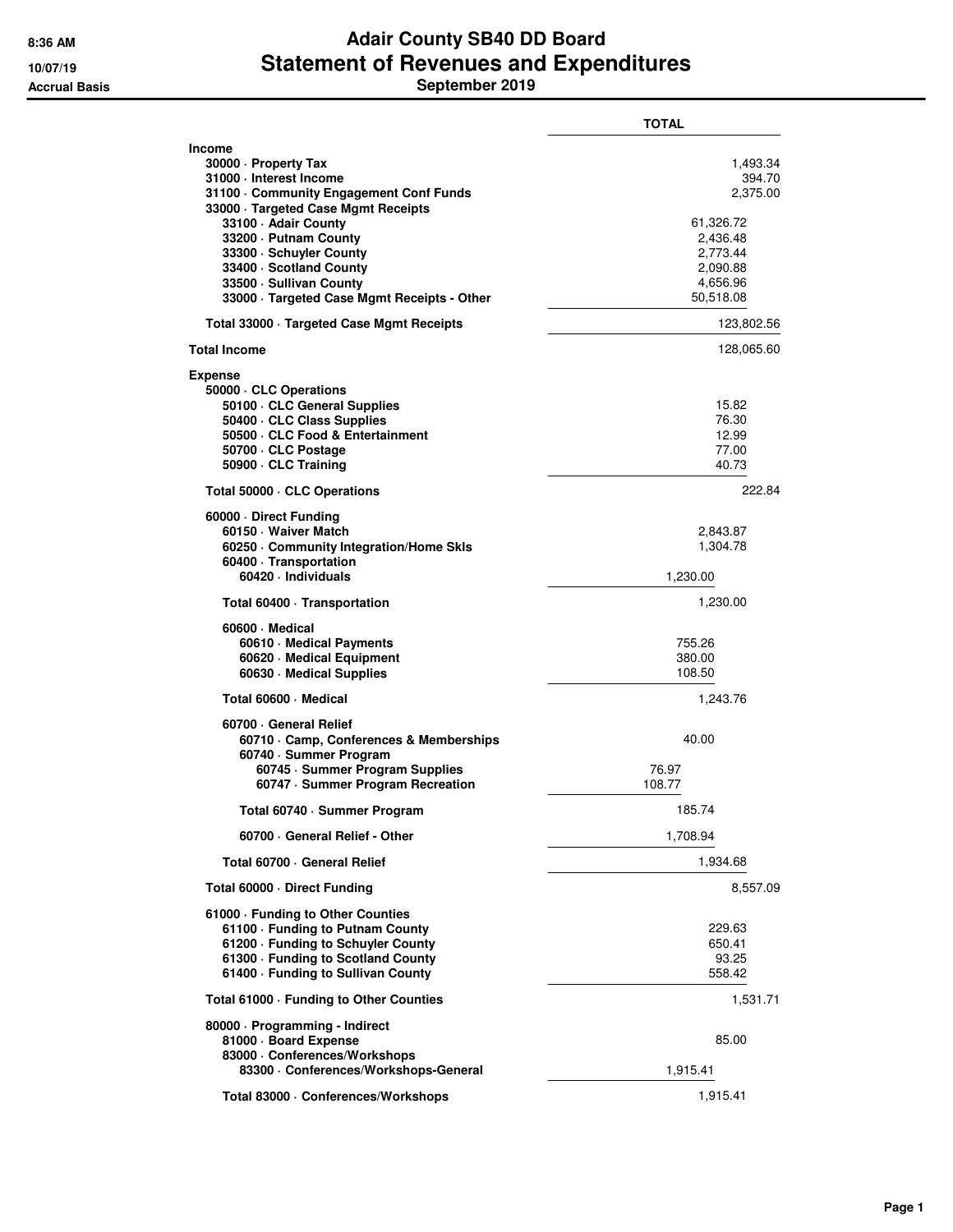## **8:36 AM Adair County SB40 DD Board 10/07/19 Statement of Revenues and Expenditures Accrual Basis September 2019**

|                                                                                                                                                                                                                                                                                                             | <b>TOTAL</b>                                                                                              |
|-------------------------------------------------------------------------------------------------------------------------------------------------------------------------------------------------------------------------------------------------------------------------------------------------------------|-----------------------------------------------------------------------------------------------------------|
| 85000 · Employee Travel<br>71150 · TCM Adair Mileage<br>72150 · TCM Putnam Mileage<br>73150 · TCM Schuyler Mileage<br>74150 · TCM Scotland Mileage<br>75150 · TCM Sullivan Mileage<br>85000 · Employee Travel - Other                                                                                       | 678.02<br>234.32<br>255.78<br>86.42<br>418.76<br>613.73                                                   |
| Total 85000 · Employee Travel                                                                                                                                                                                                                                                                               | 2,287.03                                                                                                  |
| 86000 · Insurance<br>86100 Directors & Officers                                                                                                                                                                                                                                                             | 425.00                                                                                                    |
| Total 86000 · Insurance                                                                                                                                                                                                                                                                                     | 425.00                                                                                                    |
| 87000 Office Expenses<br>87100 Office Supplies<br>87110 Office Supplies-Country Club<br>87120 Office Supplies-McPherson                                                                                                                                                                                     | 222.64<br>394.47                                                                                          |
| Total 87100 · Office Supplies                                                                                                                                                                                                                                                                               | 617.11                                                                                                    |
| 87200 Dostage<br>87210 · Postage-General<br>87220 · Postage-TCM                                                                                                                                                                                                                                             | 110.00<br>55.00                                                                                           |
| Total 87200 · Postage                                                                                                                                                                                                                                                                                       | 165.00                                                                                                    |
| 87450 · Employee Retention/Appreciation<br>87700 Building Maintenance<br>87710 · Janitorial<br>87711 · Janitorial-Country Club<br>87712 · Janitorial-McPherson                                                                                                                                              | $-74.88$<br>273.53<br>107.75                                                                              |
| Total 87710 · Janitorial                                                                                                                                                                                                                                                                                    | 381.28                                                                                                    |
| 87720 - Lawn Care<br>87721 - Lawn Care-Country Club<br>87722 · Lawn Care-McPherson                                                                                                                                                                                                                          | 200.00<br>60.00                                                                                           |
| Total 87720 - Lawn Care                                                                                                                                                                                                                                                                                     | 260.00                                                                                                    |
| Total 87700 Building Maintenance                                                                                                                                                                                                                                                                            | 641.28                                                                                                    |
| 87800 · Software & Technology                                                                                                                                                                                                                                                                               | 2,900.00                                                                                                  |
| Total 87000 Office Expenses                                                                                                                                                                                                                                                                                 | 4,248.51                                                                                                  |
| 87500 · Personnel<br>51000 CLC Personnel<br>51100 · CLC Center Salary Expense                                                                                                                                                                                                                               | 5,905.41                                                                                                  |
| Total 51000 · CLC Personnel                                                                                                                                                                                                                                                                                 | 5,905.41                                                                                                  |
| 66000 · Payroll Expenses<br>66500 · Salary Sick<br>66700 · Salary Vacation<br>66000 · Payroll Expenses - Other                                                                                                                                                                                              | 2,255.79<br>1,777.76<br>5,488.08                                                                          |
| Total 66000 · Payroll Expenses                                                                                                                                                                                                                                                                              | 9,521.63                                                                                                  |
| 70300 · TCM Admin Salary<br>71110 · TCM Adair Salary Expense<br>71115 · TCM Adair Overtime<br>72110 · TCM Putnam Salary Expense<br>73110 · TCM Schuyler Salary Expense<br>74110 · TCM Scotland Salary Expense<br>75110 · TCM Sullivan Salary Expense<br>87510 · Salary Expense<br>87540 · Employee Benefits | 9,723.46<br>25,836.58<br>139.51<br>1,636.53<br>3,489.50<br>1,354.71<br>3,327.91<br>12,935.17<br>22,602.40 |
| Total 87500 · Personnel                                                                                                                                                                                                                                                                                     | 96,472.81                                                                                                 |